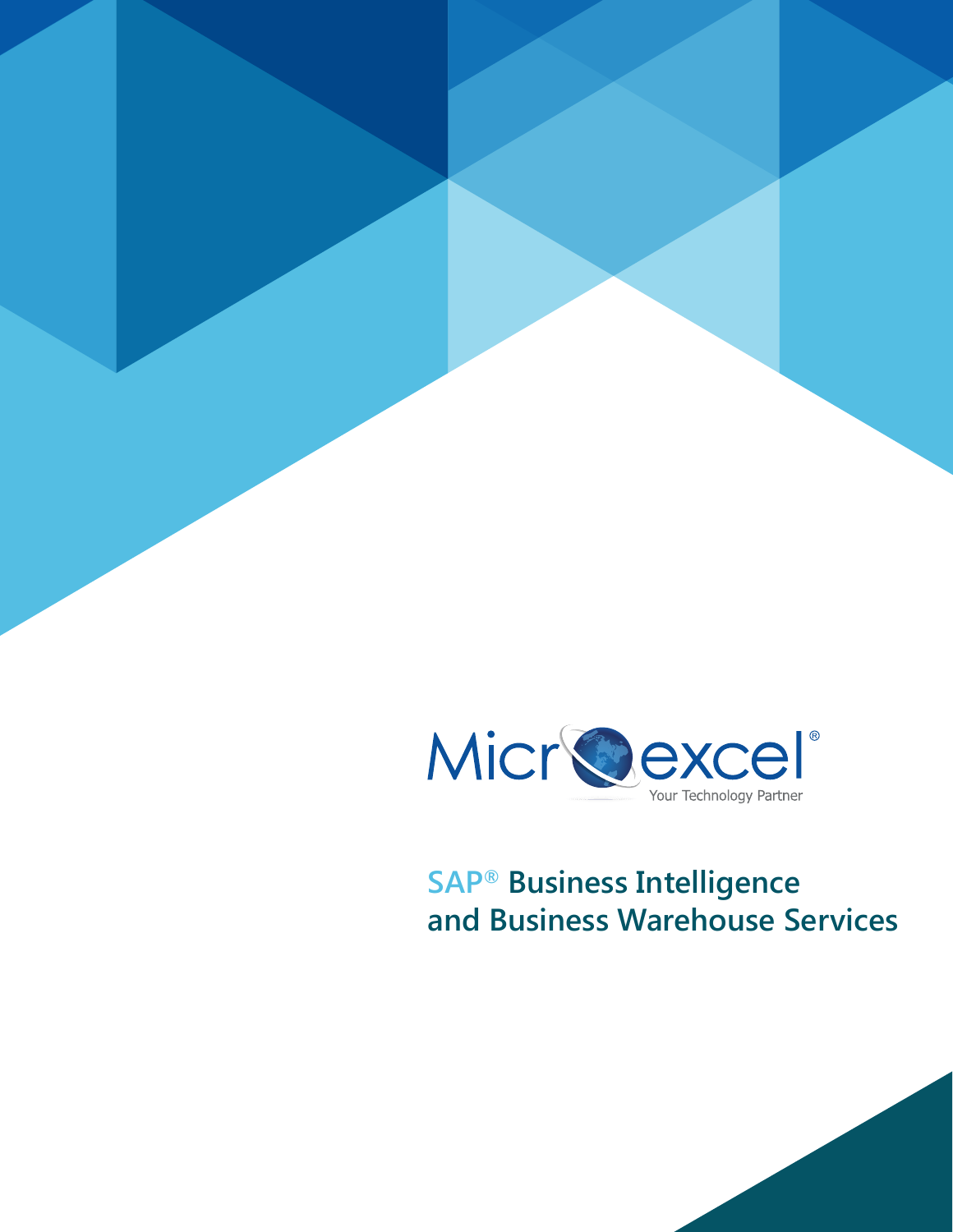*Research shows that in 2015, 2.5 quintillion bytes of data was being created every day. The massive volume and speed of data creation and the difficulty of harnessing and using it intelligently, is posing enormous strain on organizations. Knowing how to aggregate, analyze, and monetize this data-surge has become a top-priority within corporations.*

Microexcel can help organizations to shift towards a modern Business Intelligence (BI) and Analytics platform with robust self-service of analytics data to derive deeper insights from diverse data sources. As an SAP partner, we have a dedicated Business Intelligence (BI) and Business Warehouse (BW) practice with deep expertise in IT business processes, advanced analytic techniques and development of real-world applications.

# **Rely on Microexcel's Deep Expertise Around BI and Analytics:**

Our comprehensive portfolio of BI services enables you to select the scope of services that are right for your business. Our comprehensive services include:

- **Reengineering Services:** Redesign and implement your BI strategy, secure a long term sustainable BI Architecture, and optimize your current BI environment
- **Design and Development Services:**  Comprehensive, end-to-end design and development of data quality, ETL frameworks, enterprise reporting, ad hoc and analysis reporting, dashboards and visualization from any source system
- **Maintenance Services:** Ensure smooth operations, of your enterprise BI solutions while aligning BI investments with business objectives through our SAP BusinessObjects BI Center of Excellence
- **Emerging Technologies:** Take advantage of innovative and leading technologies, including in-memory computing (SAP HANA) and mobile BI

# **Consulting and Advisory**

We leverage our experience from successful BI initiatives to help you derive maximum value and unleash the true potential of your BI solutions. Using a design thinking approach, we can help you create a simple strategy and road map for how data, technology, organizational culture, processes and people come together to bring about business value.

- BI Strategy and Roadmap Services
- BI and BW Health Check Services
- BI Architecture and Design Optimization Services
- BW Upgrade Assessment
- Tool Evaluation Services
- BI and BW Performance Optimization
- SAP HANA Advisory

## **Business Intelligence**

Our SAP BusinessObjects BI practice offers a broad range of services that can help your organization develop and implement a reporting strategy with the SAP BusinessObjects BI tools.

- Installation, Set-up, Upgrades, Migrations and Support
- Universe, WebI, Crystal Reports, Explorer Design and Development
- Custom Xcelsius Dashboard Development and Definition of KPI
- Dashboard Conceptualization/ Design on SAP Business Objects
- SAP Lumira
- Embedded Analytics (SAP S/4HANA)
- SAP BOBJ on Mobile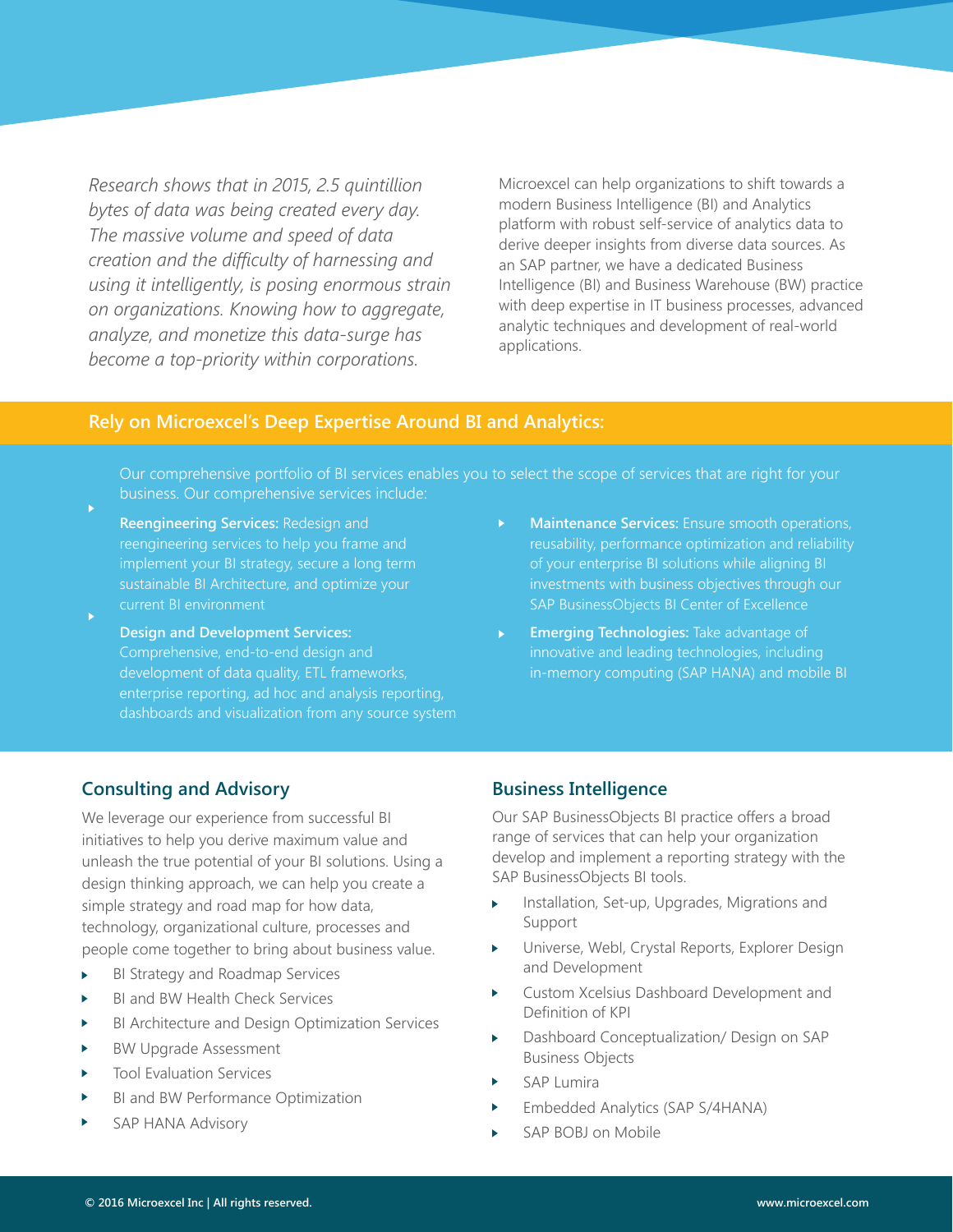# **Enterprise Information Management (EIM)**

SAP Enterprise Information Management (EIM) solutions help you deliver integrated, accurate, and timely data across your organization. With EIM, you can ensure that you have access to complete, accurate data to optimize performance and decision-making, enhance governance and minimize risk. With continuous insight into data quality, EIM solutions help you turn your information into a business asset. Microexcel empowers organizations to increase productivity and streamline business processes with confident and trusted information.

- ĥ. Data Services Architecture and Implementation
- DW Design and Data Mart Development
- Data Integration/Data Quality Management ь
- Data Profiling/Metadata Management
- SAP Rapid Marts
- Master Data Management
- Master Data Governance
- BW Upgrades Technical and Functional **Migrations**
- BW Reporting –Integration with BOBJ
- SAP BW Migration on SAP HANA

# **Enterprise Performance Management (EPM)**

Organizations struggle with business data silos and disjointed information systems, process inefficiencies, and poor visibility into business operations. This makes it hard to initiate business change and collaborate across the enterprise; consequently, reducing innovation. EPM Services from Microexcel will help you eliminate data and process shortcomings in your organization, improving business performance and execution, increasing data quality, reducing costs, and boosting enterprise productivity

- Consolidation and Financial Reporting
- Integrated Business Planning
- Business Planning and Consolidation (BPC) ь
- Operational Performance Management ь
- Planning, Budgeting, and Forecasting ь
- Profitability and Cost Management
- Spend Analysis

# **Fast-Track Your BI Results**

Jump start your SAP BusinessObjects BI initiatives using a range of fixed price, standardized offerings that shorten the lifecycle of your BI projects and ensure quick user adoption and acceptance

- SAP Business Intelligence Adoption Rapid Deployment Solution (RDS)
- SAP BW to SAP HANA database migration RDS Ы

 $\Box$ 

- Upgrade to BW 7.3 and BI 4.0 for better transformation
- SAP HANA Assessment and Pilot

BPC RDS for financial planning and financial consolidation

 $\bigcirc$ 

- Mobile BI Jump Start with SAP BusinessObjects
- SAP HANA Live RDS  $\mathbf{K}^{\prime}$

 $\Box$